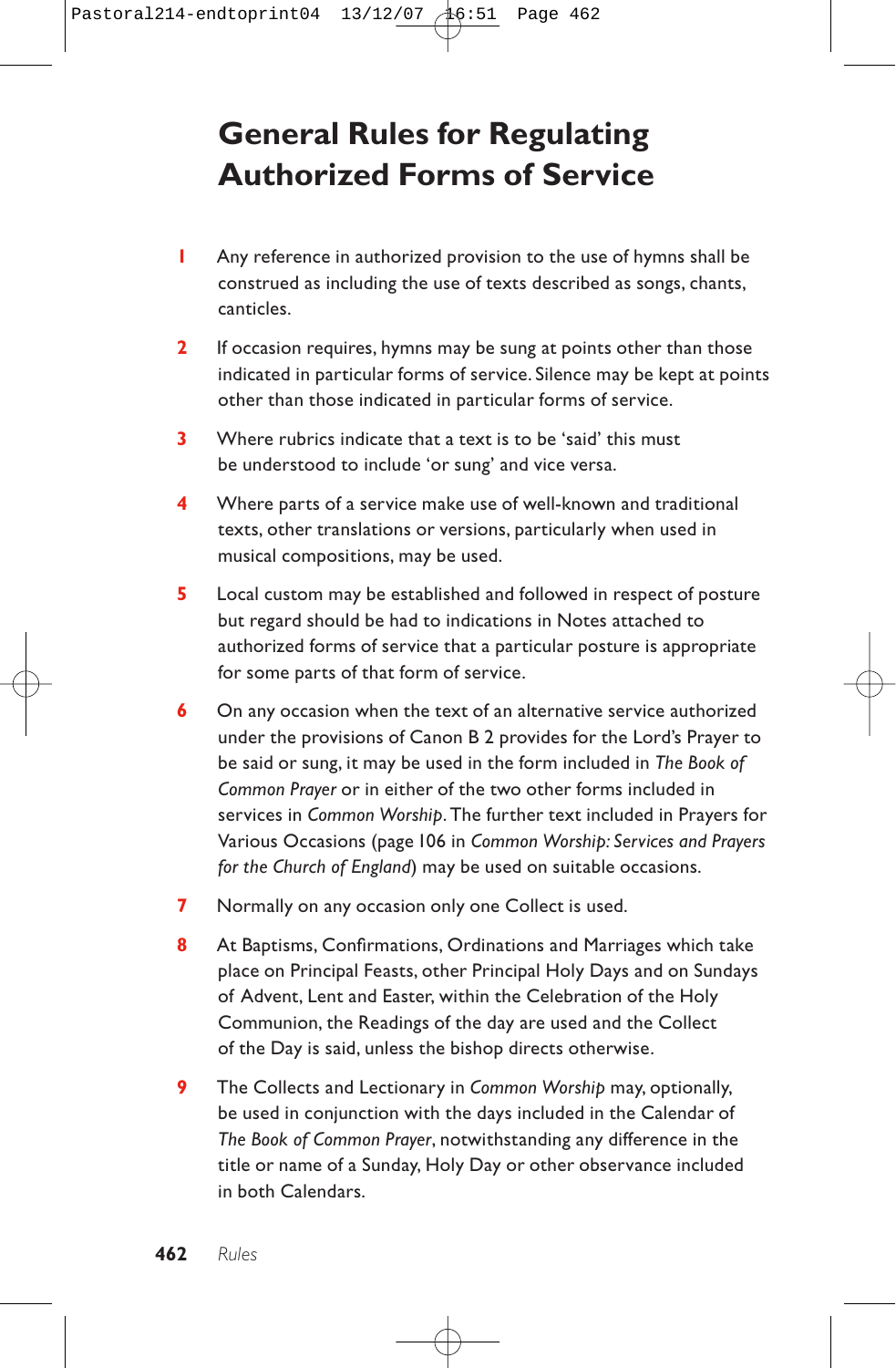## **Authorization Details**

- ¶ The following services and other material in *Common Worship: Pastoral Services* are authorized pursuant to Canon B 2 of the Canons of the Church of England for use until further resolution of the General Synod:
	- **T** Wholeness and Healing
	- **The Marriage Service**
	- ¶ The Marriage Service within a Celebration of Holy Communion
	- ¶ Supplementary Texts (Marriage)
	- **T** Emergency Baptism
	- **Thanksgiving for the Gift of a Child**
	- ¶ The Outline Order for Funerals
	- **The Funeral Service**
	- ¶ The Funeral Service within a Celebration of Holy Communion
	- **The Blessing of a Grave**
	- ¶ The Burial of Ashes
	- **T** Collects for Funeral and Memorial Services
	- **T** Prayers of Entrusting and Commending
	- ¶ Bible Readings and Psalms for Use at Funeral and Memorial Services
	- ¶ Nunc dimittis
	- **T** Series One Solemnization of Matrimony
	- ¶ Series One Burial Services
	- ¶ General Rules for Regulating Authorized Forms of Service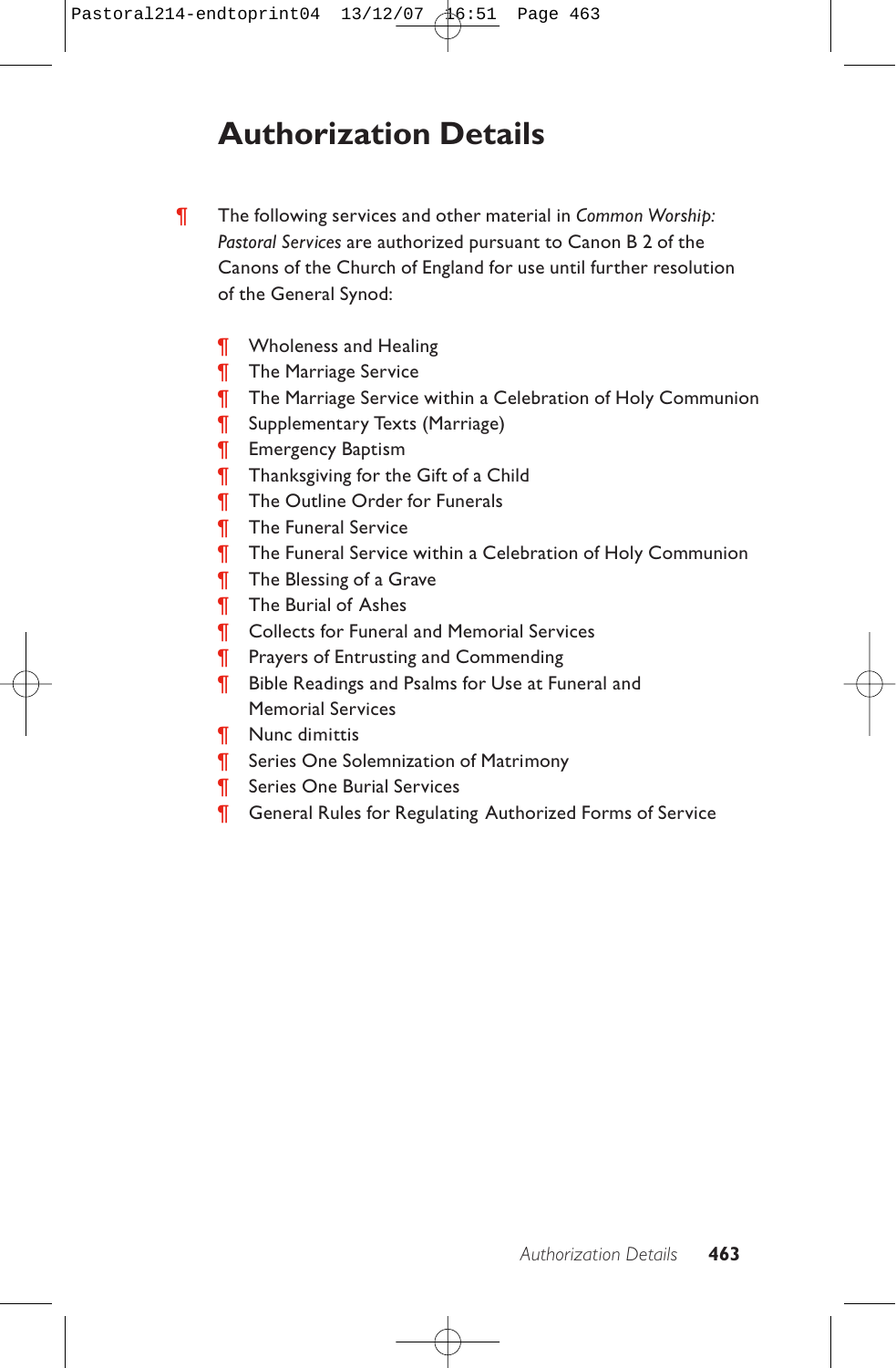¶ The following material has been commended by the House of Bishops of the General Synod for use by the minister in exercise of his or her discretion under Canon B 5 of the Canons of the Church of England:

- ¶ Canticles (Marriage)
- ¶ An Order for Prayer and Dedication after a Civil Marriage
- ¶ Thanksgiving for Marriage
- **T** Ministry at the Time of Death
- ¶ Receiving the Coffin at Church before the Funeral
- ¶ The Outline Order for the Funeral of a Child
- ¶ The Outline Order for the Funeral of a Child within a Celebration of Holy Communion
- ¶ Resources for the Funeral of a Child
- ¶ At Home after the Funeral
- ¶ An Outline Order for a Memorial Service
- ¶ An Outline Order for a Memorial Service within a Celebration of Holy Communion
- ¶ Memorial Service: A Sample Service
- **T** Prayers for Use with the Dying and at Funeral and Memorial Services
- **T** Canticles for Use at Funeral and Memorial Services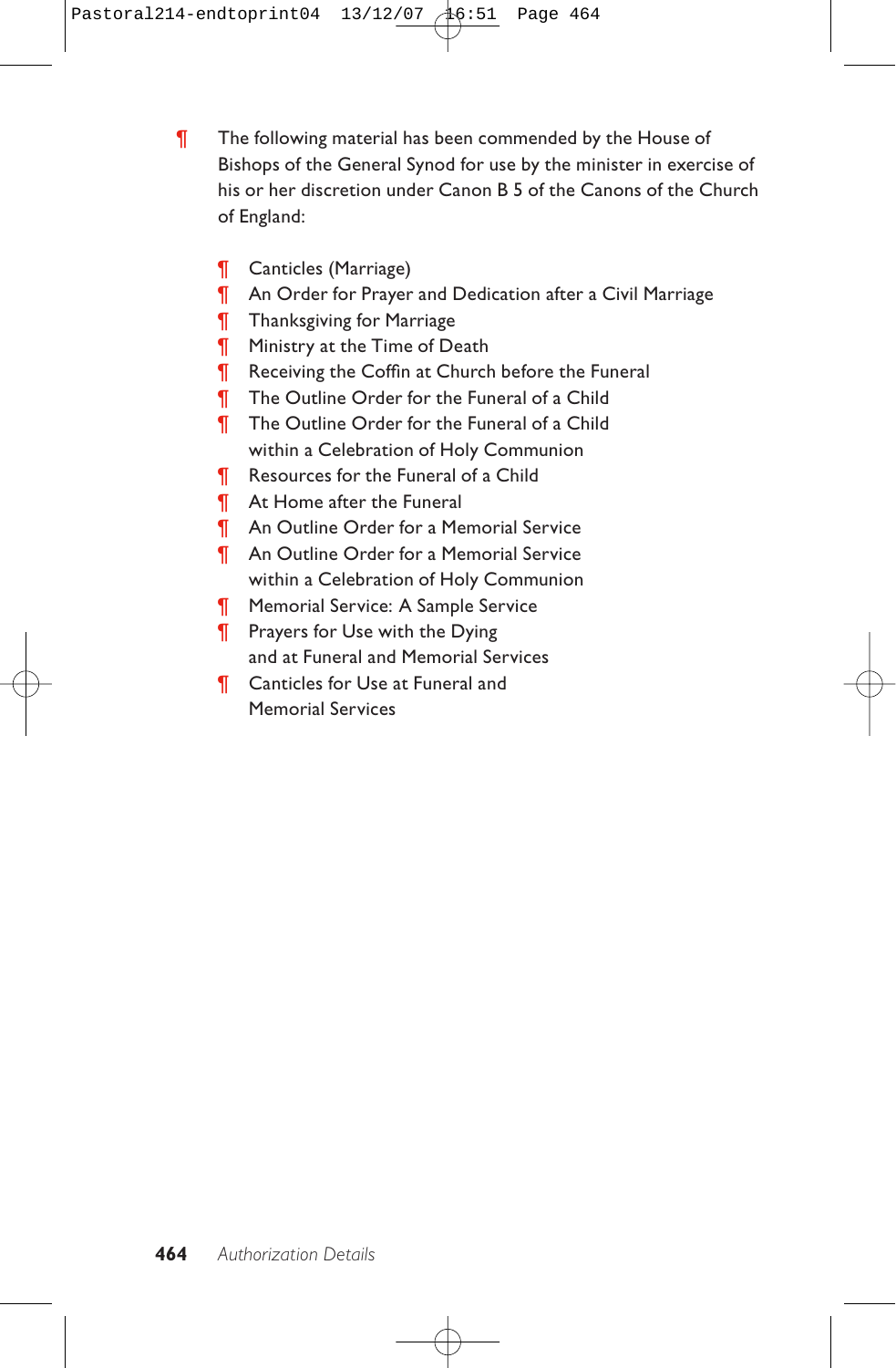# **Copyright Information**

The Archbishops' Council of the Church of England and the other copyright owners and administrators of texts included in *Common Worship: Pastoral Services* have given permission for the use of their material in local reproductions on a non-commercial basis which comply with the conditions for reproductions for local use set out in the Archbishops' Council's booklet, *A Brief Guide to Liturgical Copyright*. This is available from:

Church House Bookshop Great Smith Street London SW1P 3BN Telephone: 020 7898 1300/1/2/4/6 Fax: 020 7898 1305 Email: bookshop@c-of-e.org.uk

or from www.commonworship.com. A reproduction which meets the conditions stated in that booklet may be made without an application for copyright permission or payment of a fee, but the following copyright acknowledgement must be included:

*Common Worship: Pastoral Services*, material from which is included in this service, is copyright © The Archbishops' Council 2000, 2005.

Permission must be obtained in advance for any reproduction which does not comply with the conditions set out in *A Brief Guide to Liturgical Copyright*. Applications for permission should be addressed to:

The Copyright Administrator The Archbishops' Council Church House Great Smith Street London SW1P 3NZ Telephone: 020 7898 1451 Fax: 020 7898 1449 Email: copyright@c-of-e.org.uk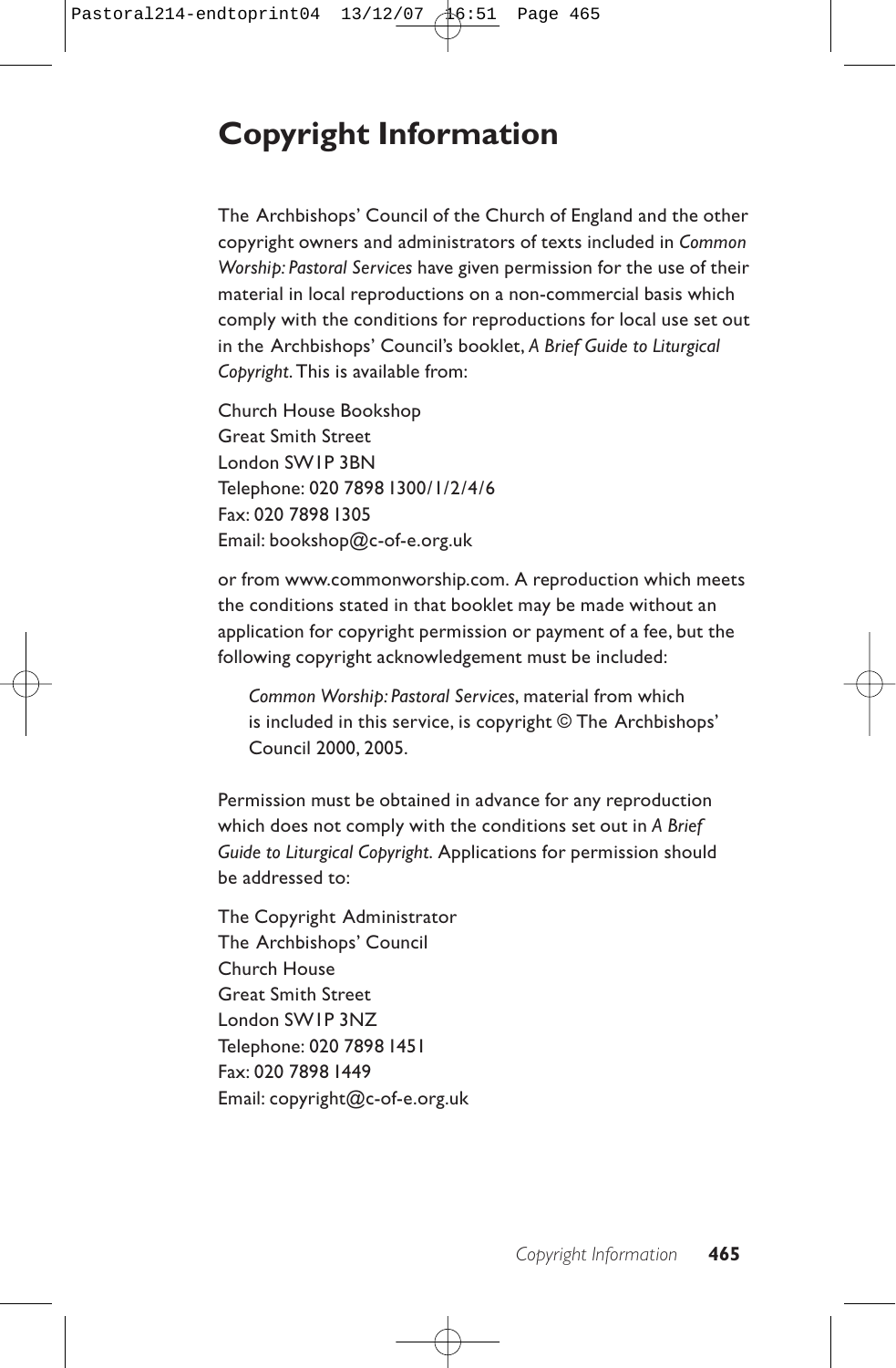### **Acknowledgements and Sources**

*The publisher gratefully acknowledges permission to reproduce copyright material in this book. Every effort has been made to trace and contact copyright holders. If there are any inadvertent omissions we apologize to those concerned and undertake to include suitable acknowledgements in all future editions.*

Published sources include the following:

The Archbishops' Council of the Church of England: *The Prayer Book as Proposed in 1928; The Alternative Service Book 1980;* both of which are copyright © The Archbishops' Council of the Church of England.

Cambridge University Press: Extracts (and adapted extracts) from *The Book of Common Prayer*, the rights in which are vested in the Crown, are reproduced by permission of the Crown's Patentee, Cambridge University Press.

The Division of Christian Education of the National Council of Churches in the USA: Unless otherwise stated, Scripture quotations are from *The New Revised Standard Version of the Bible,* copyright © 1989 by the Division of Christian Education of the National Council of Churches in the USA. Used by permission. All rights reserved.

International Bible Society: Scripture quotations taken from the *Holy Bible, New International Version*. Copyright © 1973,1978,1984 by International Bible Society. Used by permission of Hodder and Stoughton, a member of the Hodder Headline Group. All rights reserved. 'New International Version' is a trademark of International Bible Society. UK trademark number 1448790.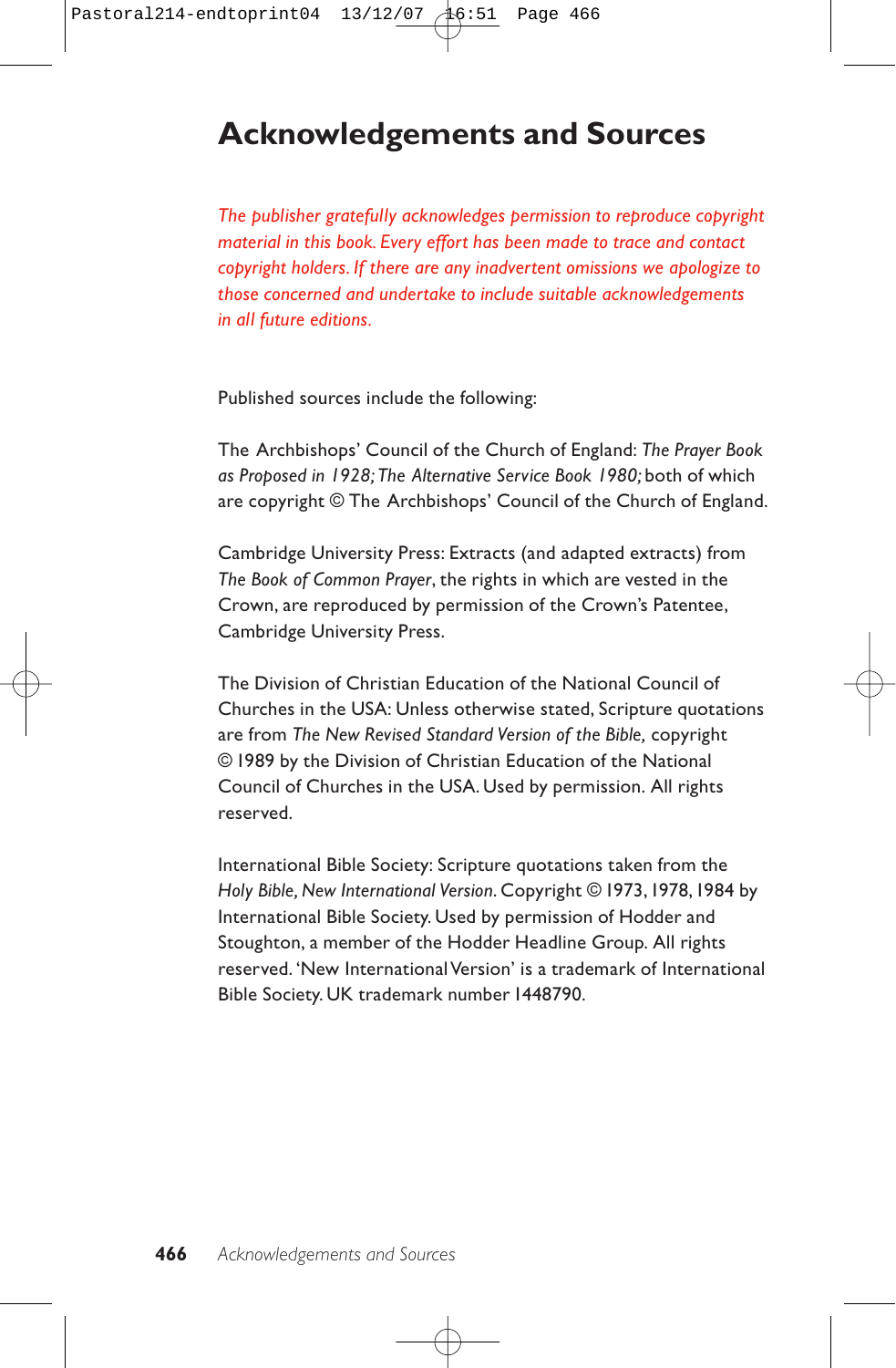#### *Thanks are also due to the following for permission to reproduce copyright material:*

The Anglican Church in Aotearoa, New Zealand and Polynesia: Pastoral Introduction (Marriage, p.102), Blessing 2 (lines 1-9; Marriage, p.153), Thanksgiving 6 (Marriage, p.161), prayer for the support of friends (Marriage, p.168), the alternative opening prayer (Funeral, p. 260), prayer at the time of death ('*N*, go forth from this world: in the love of God the Father …'; Funeral, pp. 229 and 376), prayers 21 (Funeral, p. 352), 24 (p. 353), 26 (p. 354), 30 (p. 355), 31 (p. 355) and 42 (p. 358). Taken/adapted from *A New Zealand Prayer Book – He Karikia Mihinare O Aotearoa*, copyright © The Church of the Province of New Zealand 1989.

The Anglican Church of Australia: Longer prayers and litanies 2 (Marriage, p.157), prayers for grace to live well (Marriage, p.162), for discipleship (Marriage, p.162), the joy of loving (Marriage, p.164), the healing of memory (Marriage, p.164), the joy of companionship (Marriage, p.164), faithfulness (prayer 18) (Marriage, p.165), children and family (Marriage, p.167), an existing family (Marriage, p.167) and the families of the couple (Marriage, p.168); and prayer when a coffin has come to its place (Funeral, p. 243). Taken/adapted from *A Prayer Book for Australia*, copyright ©1995 The Anglican Church of Australia Trust Corporation. All rights reserved.

The General Synod of the Anglican Church of Canada: Prayer after communion (Marriage, p.131). Adapted from (or excerpted from) *The Book of Alternative Services of the Anglican Church of Canada*, copyright © 1985 by the General Synod of the Anglican Church of Canada. Used with permission.

The English Language Liturgical Consultation: The Lord's Prayer, Nunc dimittis and a prayer of thanksgiving ('You, Christ, are the King of glory …'; p. 340) prepared by the English Language Liturgical Consultation, based on (or excerpted from) *Praying Together*, copyright © ELLC 1988.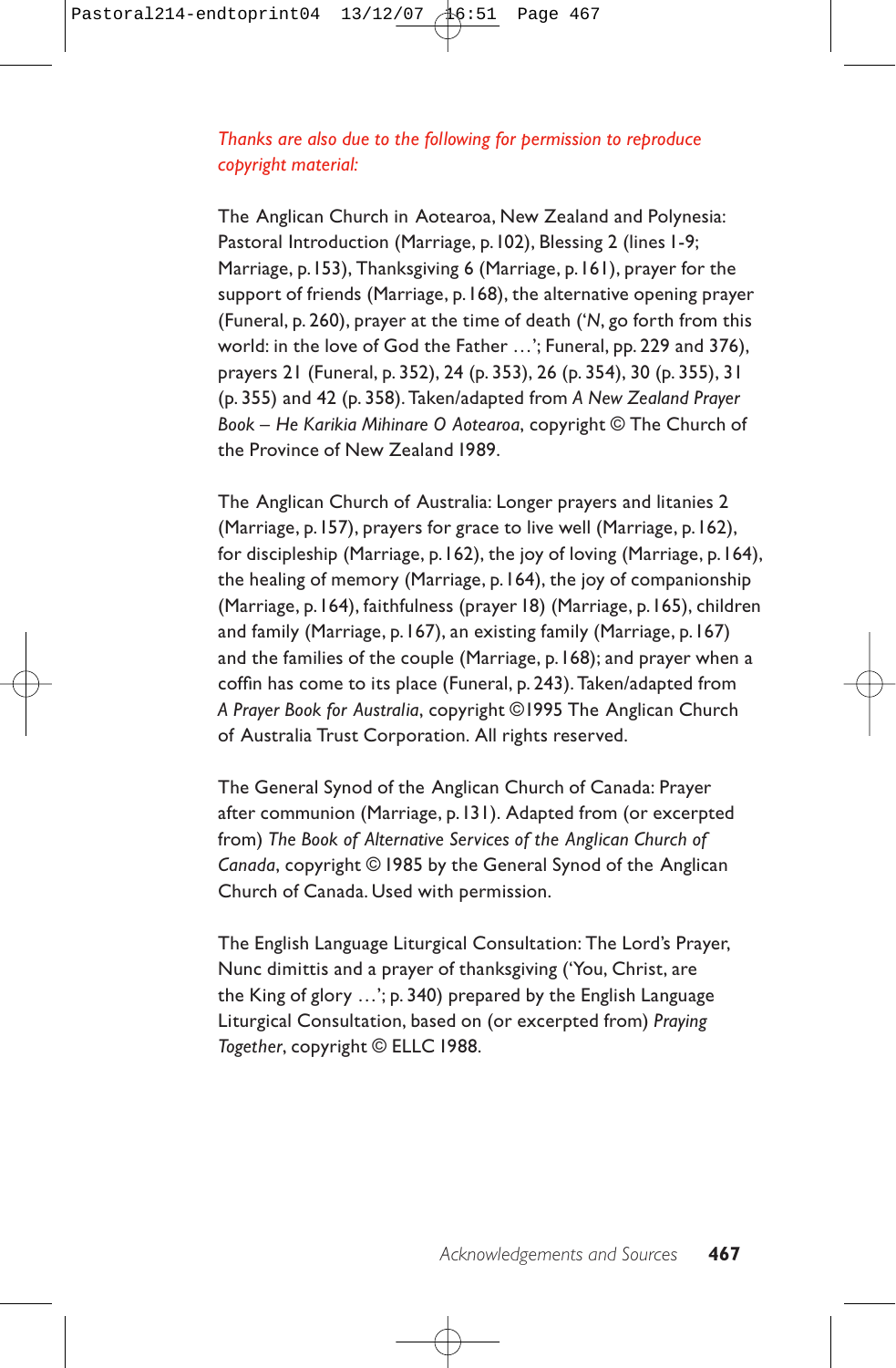The International Commission on English in the Liturgy: 'You raise the dead to life in the Spirit …' (Wholeness and Healing, p.19), the Collect (Marriage, pp.107 and 121), prayer for the preparation of the table and gifts (Marriage, p.130), the Collect (Funeral, pp. 262, 278 and 350), Eucharistic preface (b) (Funeral, p. 283), 'Christ yesterday and today …' (Funeral, p. 247). English translations based on (or excerpted from) *The Roman Missal*, copyright © 1973 International Committee on English in the Liturgy (ICEL). Prayers of entrusting and commending ('Lord Jesus, our Redeemer ...', Funeral, p. 373 and '*N* has fallen asleep in the peace of Christ …', Funeral, p. 373), and prayers for those who mourn 33 (Funeral, p. 356), 34 (p. 356) and 35 (p. 357). Based on (or excerpted from) the *Order of Christian Funerals*, copyright © 1985 ICEL. All rights reserved.

The Joint Liturgical Group of Great Britain: Blessing 4 (Marriage, p.154), prayer for a glimpse of eternal love (Marriage, p.163), prayer for grace and delight (Marriage, p.165), prayer for faithfulness ('Gracious God …', Marriage, p.165) from *An Order of Marriage for Christians from Different Churches*, copyright © The Joint Liturgical Group of Great Britain,1999. Used by permission.

The Episcopal Church in the USA: Prayer after communion (Funeral, p. 286) and 'Into your hands, O merciful Saviour …' (Funeral, p. 376) from *The Book of Common Prayer* according to the use of the Episcopal Church of the USA,1979. The ECUSA Prayer Book is not subject to copyright.

The Continuum International Publishing Group Ltd: Prayers after a stillbirth (Funeral, p. 313), miscarriage (p. 313), a violent death 43 (p. 359) and a suicide (p. 360) from *Pastoral Prayers* edited by Stephen Oliver, copyright © Mowbray 1996, an imprint of The Continuum International Publishing Group Ltd. Used by permission.

Darton, Longman and Todd: 'Lord, we pray for those who mourn …' (Prayer 32, Funeral, p. 356) from *Good Friday People* by Sheila Cassidy, published and copyright ©1991 by Darton, Longman and Todd Ltd, and used by permission of the publishers.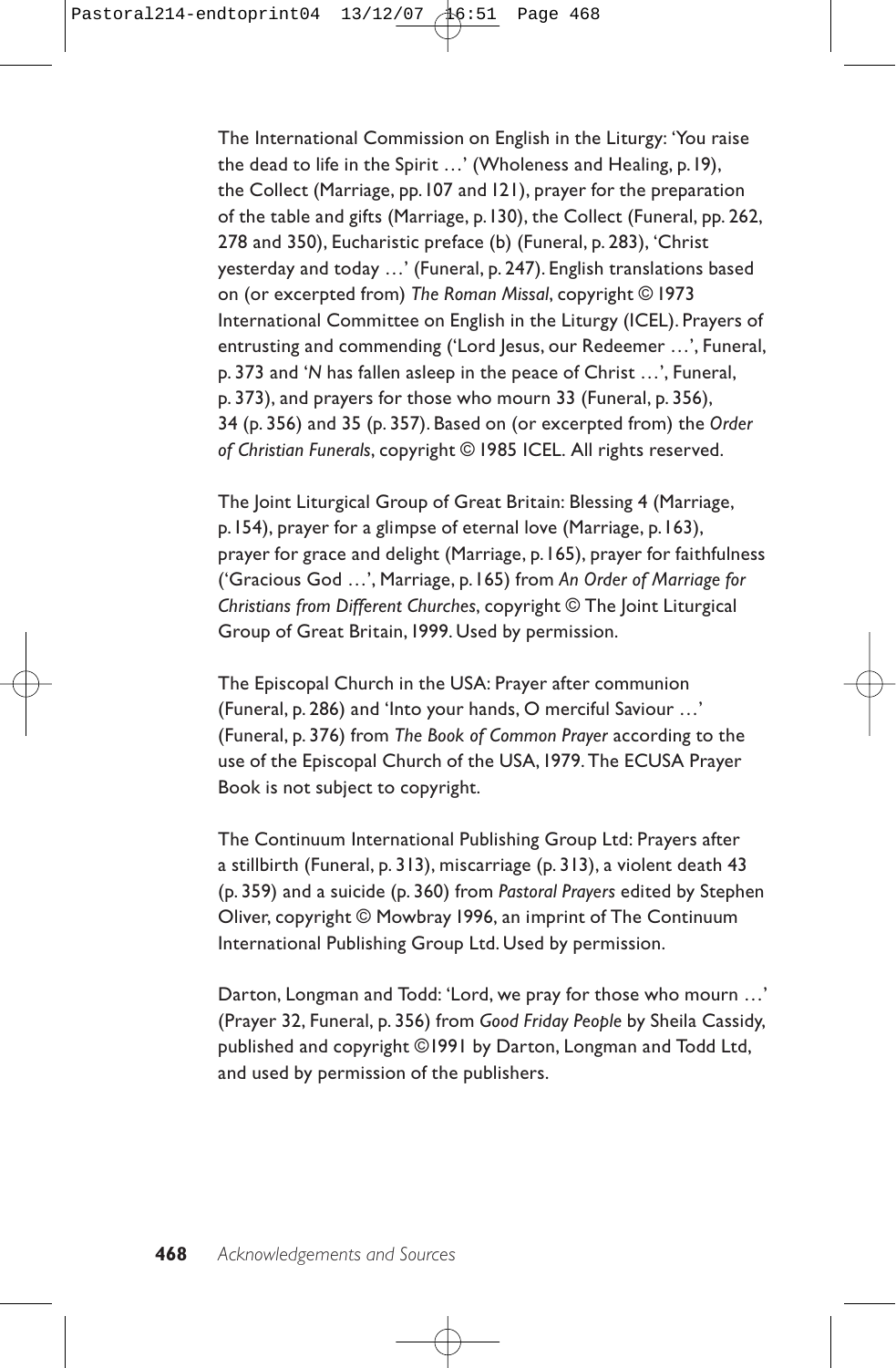The European Province of the Society of St Francis: 'God of all consolation …' (Funeral, pp. 260 and 276), Psalm 139 prayer (Funeral, pp. 248 and 382) and Psalm 27 prayer (Funeral, p. 250) from *Celebrating Common Prayer*, copyright © The Society of St Francis European Province 1992 and 1996.

Intellectual Properties Management, Atlanta, Georgia (executive licensor of the Martin Luther King estate): Conclusion (Funeral, p. 239) (also shown as Blessing 80, p. 377) from *I Have a Dream*, HarperCollins New York. Copyright © 1963 by Martin Luther King, Jr., copyright renewed 1991 by Coretta Scott King.

Jubilate Hymns: Confession and Absolution (a) (Marriage, p.117) from *Church Family Worship*.Words: Michael Perry © Mrs B Perry/ Jubilate Hymns 1986. Used by permission.

The Ven Trevor Lloyd: Thanksgiving for the life of the departed 18 (Funeral, p. 351),19 (p. 352) and 20 (p. 352), prayers for those who mourn 27 (Funeral, p. 354) and Ending 72 (Funeral, p. 374) from *Liturgy and Death* (Grove Books,1974) © Trevor Lloyd.

The Methodist Publishing House: Blessing 2 (lines 10-15; Marriage, p.153) and Litanies and responsive prayers 66 (Funeral, p. 371) from *The Methodist Worship Book*, copyright ©1999 Trustees for Methodist Church Purposes. Used by permission of Methodist Publishing House.

Oxford University Press: Prayer for readiness to live in the light of eternity 51 (Funeral, p. 362) and 52 (p. 363). Taken from *The Service Book of the United Reformed Church in the United Kingdom*, copyright © The United Reformed Church 1989. Reproduced by permission of Oxford University Press.

The Saint Andrew Press, Edinburgh: Prayer for the gift of love (Marriage, p.163), 'We have come together to worship God …' (Funeral, p. 301), gathering prayer 7 (Funeral, p. 348), prayer after a violent death 44 (Funeral, p. 359), prayer after a long illness 47 (Funeral, p. 361) and prayer for readiness to live in the light of eternity 56 (Funeral, p. 364) from *The Book of Common Order*, copyright © The Church of Scotland Panel on Worship 1994.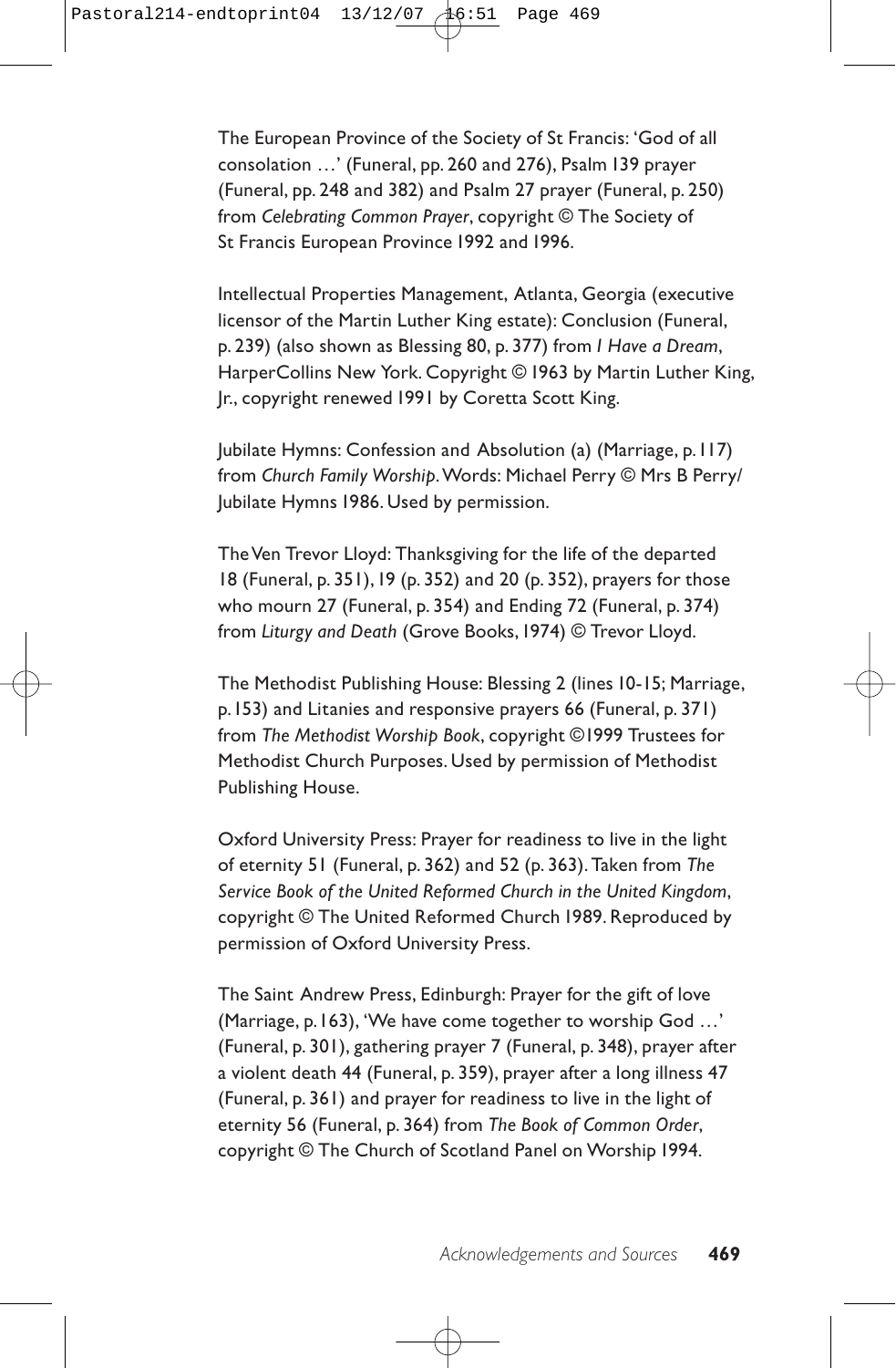SPCK: Prayer for those who mourn 28 (Funeral, p. 355) and prayer for readiness to live in the light of eternity 57 (Funeral, p. 364) from *All Desires Known,* SPCK. Copyright © Janet Morley 1992. Litanies and responsive prayers 67 (Funeral, p. 372) taken from *Tides and Seasons* by David Adam, Triangle/SPCK,1989. Used by permission of the publishers.

The Rt Revd Dr David Stancliffe: Greeting (Wholeness and Healing, p.14), Introduction (Wholeness and Healing, p.14), prayers of intercession (Wholeness and Healing, p.17), prayers of penitence (Wholeness and Healing, p.18), 'Blessed are you sovereign God …' (Wholeness and Healing, p. 20) and Sending Out (Wholeness and Healing, p. 23). Used by permission.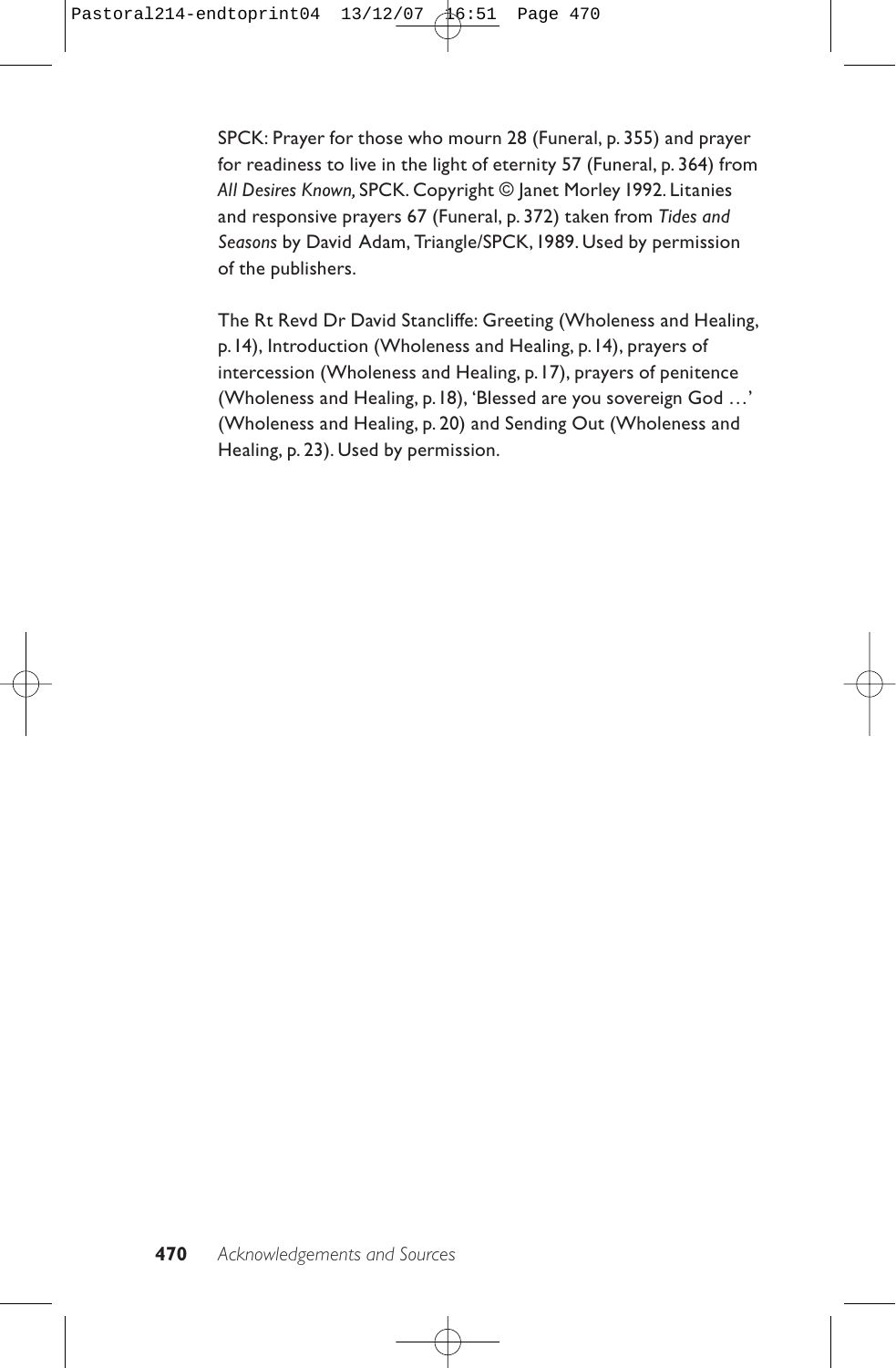#### **Index**

absolutions 19, 28, 54, 64, 81, 88,117–18, 175, 221, 277, 350 *see also* prayers acclamations in Eucharistic Prayer in Funeral in HC 284 laying on of hands at HC 33 Agnus Dei 71, 227` Alternative Services: Series One 417 A Form of Solemnization of Matrimony 418–29 An Order for the Burial of a Child 447–51 An Order for the Burial of the Dead 430–46 anointing *see* laying on of hands Anselm, Song of 232, 415 Authorization details 463–4 banns of marriage 132note prayers at the calling of 135 *see also* Marriage service Baptism *see* Holy Baptism Benedictus ('Blessed is he who comes') 57, 67 Bible readings *see* readings Blessing of a Grave 296 blessings Dismissal at Funeral service 272, 290 emergency baptism 197 funerals 377–9 for children 315  $HC$ at home Order One (contemp.) 61 Order One (trad.) 72 distribution at home 85

Order Two 91note laying on of hands with prayer and anointing at a celebration of HC 39

marriage service of prayer and dedication after a civil marriage 182 Thanksgiving for Marriage 193 Marriage service 111,114,152–5 in HC 126,131,134note Memorial Service 344 as prayers for protection and peace 97 Thanksgiving for the Gift of a Child 206 use at the time of death 233 Bride, Song of the 170 Burial of Ashes 323–30 Committal 269, 289, 314 Burial of a Child, Order for the *see* Alternative Services Burial of the Dead, Order for the *see* Alternative Services

Canon B 2 462–3 Canon B 3 1, 48note Canon B 4 48note Canon B 37 40note, 73note, 79note, 92note, 235note Canon B 43 134note canticles funerals 406–15 Marriage 169-72, 132note Marriage in HC 122note Memorial Service 336 Wholeness and Healing, Celebration for diocese or deanery occasion 16 *see also* psalms Celebration of Wholeness and Healing *see* Wholeness and Healing, Celebration Child, Order for the Burial of a *see* Alternative Services children Funeral service in HC, outline order 298–300 outline order 297, 300note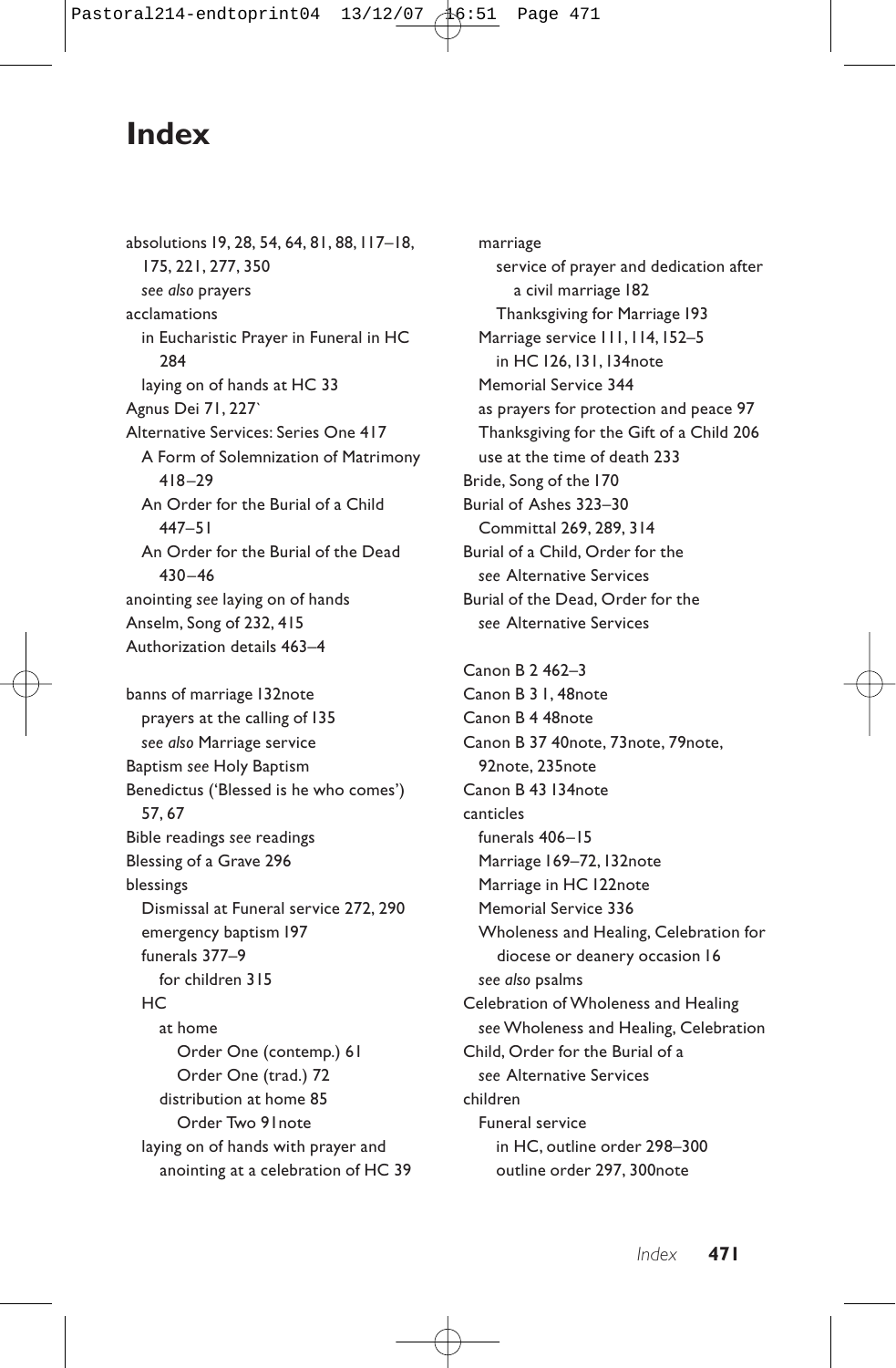funeral, of a child dying near the time of birth, theological note 316–17 Thanksgiving for the Gift of a Child 200–12 Christaraksha – an Indian Prayer 96–7 Christmas, HC at home, seasonal materials 73note, 78note Church, pastoral role 3–6 civil marriage service of prayer and dedication after 173–83 *see also* Marriage service coffin receiving at church before the Funeral 242–5 receiving into church 292note supplementary texts 295 Collects 15, 29, 55, 65, 82, 87,107,121, 240note, 262, 278 *see also* intercessions; litanies; Lord's Prayer; post communions; prayers Comfortable Words, HC (Order Two), distribution to sick and housebound 89 Commendation at church before the Funeral 245 at service for those unable to be present at the Funeral 241note at the time of death 228–33 for children 312–13 Funeral service 267, 291note Funeral service in HC 287 prayers 373–7 Committal 268–9 burial of ashes 328 for children 314 in the Funeral service 292note Funeral service in HC 288–9 communion distribution at home Order One 74–5, 78–9notes, 80–5 Order Two 76–7, 86–91 *see also* Holy Communion **Creeds** in Funeral service 291note

laying on of hands with prayer and anointing at a celebration of HC 30note prayers for individuals in public worship and HC 48note cremation Committal 269 at HC 289 of a child 314 *see also* Funeral service Dead, Order for the Burial of the *see* Alternative Services deliverance 12note, 94notes Easter, HC at home, seasonal materials 73note, 78note elements reception, at home 73note, 79note words of distribution at home Order Two 90 Emergency Baptism 195–8,198notes Entrusting *see* Commendation Eucharistic Prayers 36, 57–8, 67–9,130, 283–4 *see also* Holy Communion exorcism 12note, 94notes

Faith, Song of 249note, 412 Farewell *see* Commendation Form of Solemnization of Matrimony *see* Alternative Services Funeral service 259–73, 291–2notes children 297–317 outline order 257, 258 pastoral introduction 256 prayers, psalm prayers 380–2 psalms 390, 392–405 readings 383–91 Theological Introduction 5–6 *see also* cremation; Ministry at the time of death Funeral service within HC 274–90, 292note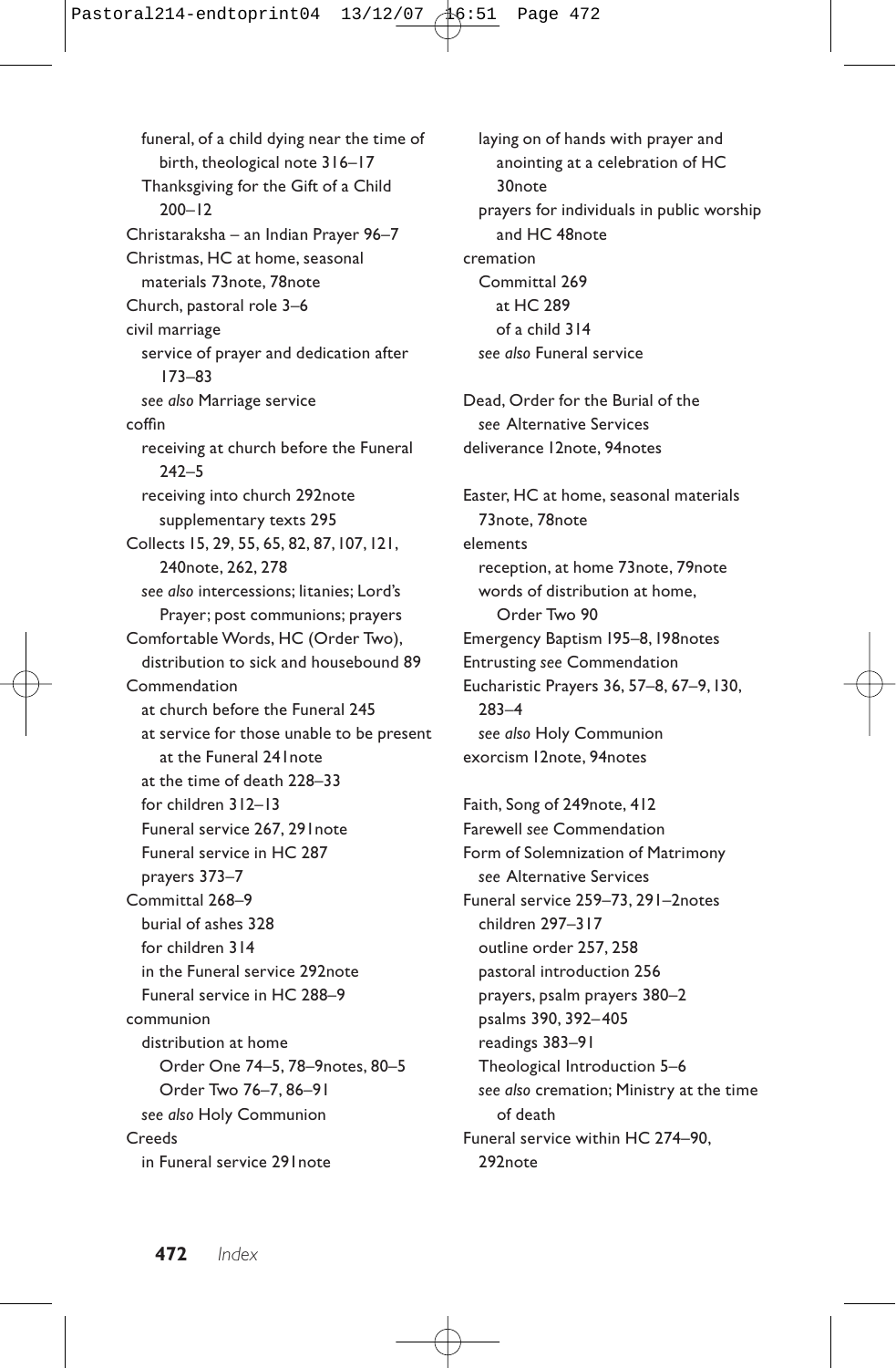Funeral Vigil 247–52 Funerals After the Funeral 318–22 Before the Funeral 236–9 canticles 406–15 For those Unable to be Present at the Funeral 240–1 On the morning of the Funeral 253–4 prayers *see* prayers, Funeral service readings *see* readings, Funeral service supplementary texts 293–6 Gloria in excelsis 29 God's Children, Song of 248note, 411 Gospel acclamations Funeral service within HC 279 Marriage service within HC 122 Gospel readings 16, 30, 55, 65, 82, 87,122,

134note,145–7, 279, 292note grave, blessing 296 Greetings 14, 27, 53, 63, 74, 76, 80, 86, 207, 301

healing *see* Wholeness and Healing Holy Baptism, Emergency Baptism 195–7, 198notes Holy Communion at the time of death 217note, 227, 235note celebration at home 52–72 Bible readings 44–5 notes 73 Order One contemp.) 53–61 (trad.) 63–72 Proper Prefaces 36–8 supplementary texts, introductions  $42 - 3$ distribution at home Order One 74–5, 80–5 Order Two 76–7, 86–91 and the Funeral service 292note modification when celebrating with sick and housebound 78note

Prayers for individuals in public worship 12note, 48–9notes and service of prayer and dedication after a civil marriage 183note and Wholeness and Healing, Celebration for diocese or deanery occasion 24–5notes *see also* communion; Eucharistic Prayers; laying on of hands with prayer and anointing at HC; Marriage service within **HC** housebound *see* Holy Communion, at home hymns Before the Funeral 236note in Funeral service 291note Marriage service 132note Marriage service within HC 126note, 128note Memorial Service 335note, 340note service of prayer and dedication after a civil marriage 178note, 181note Thanksgiving for the Gift of a Child 202, 212note

individuals, prayers for 12note, 48–9notes intercessions HC celebration at home Order One (contemp.) 55 Order One (trad.) 65 distribution at home Order One 82 Order Two 87 *see also* Collects; litanies; Lord's Prayer; post communions; prayers

Justified, Song of the 249note, 410

Kyrie eleison 28, 261, 348–9

laity, administration of Baptism 198note Lamb, Song of the 172, 414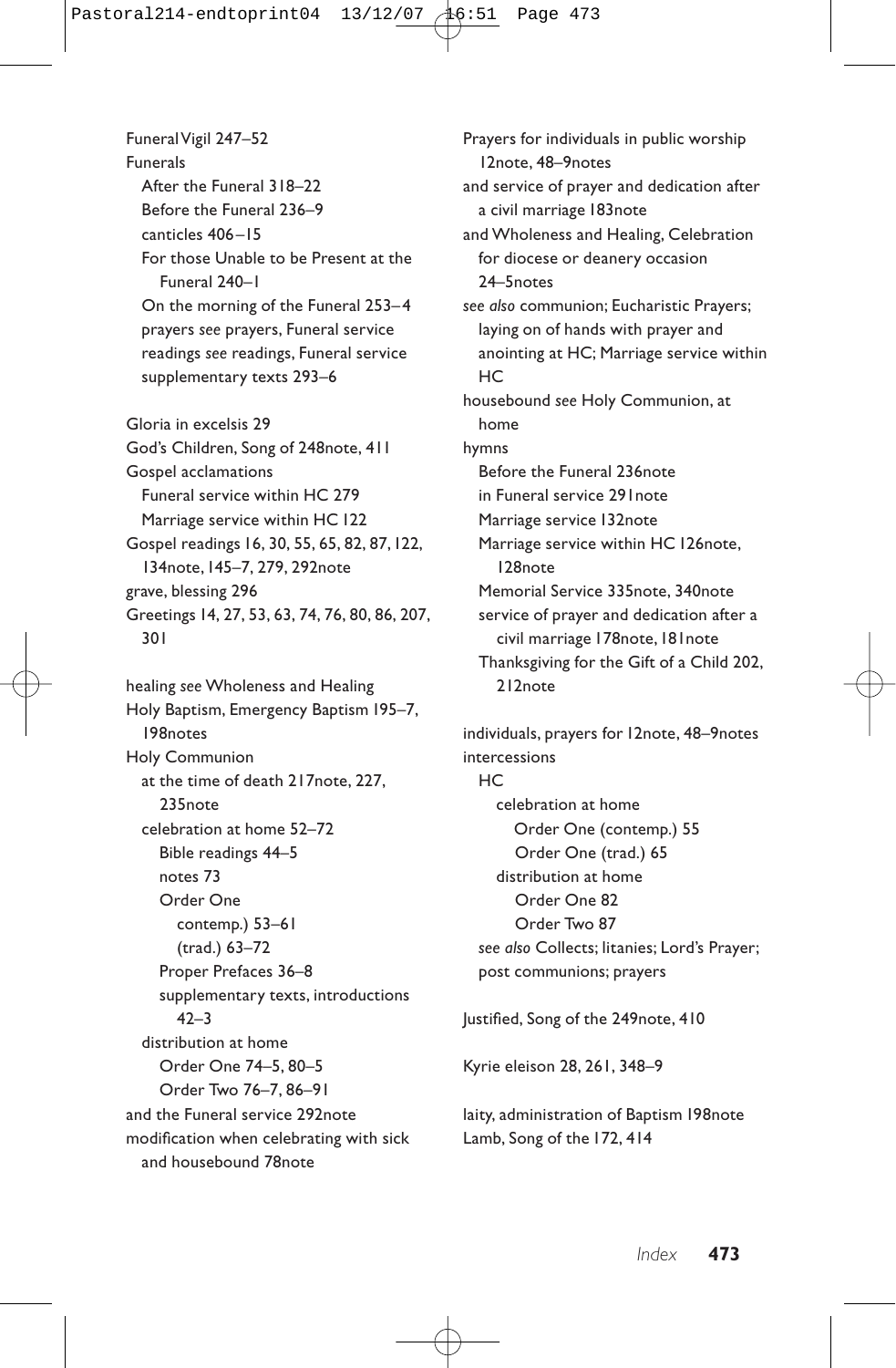laying on of hands at the time of death 226, 235note with prayer and anointing 92–3 and Prayers for individuals in public worship 48note laying on of hands and anointing with HC, distribution at home, Order Two 89note with HC at home 73note, 78notes, 92–3 Wholeness and Healing, Celebration for diocese or deanery occasion 20–23, 24–5notes laying on of hands with prayer and anointing at HC 12note, 26–40 *see also* Holy Communion litanies at the time of death 224–5 child's funeral 304, 310 funerals and memorial services 366–72 healing 31–2 Marriage service 156–60 *see also* Collects; intercessions; Lord's Prayer; post communions; prayers Lord's Prayer 59, 70, 83, 90,113,131,181, 192,195note,196, 205–6, 219, 228, 241note, 252note, 266, 270, 285, 329, 343 *see also* Collects; intercessions; litanies; post communions; prayers

Magnificat (Song of Mary) 171 Manasseh, Song of 250note, 407 Marriage, Thanksgiving for *see* Thanksgiving for Marriage Marriage of Christians from Different Churches, Order for 134note marriage preparation 132note Marriage service 102–14,132–4notes blessings 152–5 canticles 169–72 prayers and Collects 133note, 156–68 Supplementary texts 135–72 Theological Introduction 4–5 vows, alternative vows 150–151

*see also* banns of marriage; civil marriage, service of prayer and dedication after; Thanksgiving for Marriage Marriage service within HC 115–31, 134note use at a service of prayer and dedication after a civil marriage 183note *see also* Holy Communion Matrimony, Form of Solemnization of *see* Alternative Services Memorial Service 335–44 blessings 377–9 canticles 406–15 in HC, outline order 332–4 outline order 331, 334notes psalms 390, 392–405 ministers, role of ministers of other Christian Churches in the Marriage service 134note ministry, preparation of those ministering to individuals 48note Ministry at the time of death 217–35 structure 216 *see also* Funeral service Ministry to the Sick 51–93,12note mourners, prayers for 354–8, 361–72

names, use at Baptism 198note non-Anglicans, marriage with Anglicans 134note Nunc Dimittis (Song of Simeon) 231, 271, 409

#### oil

blessing laying on of hands with prayer and anointing at HC 33, 40note for use at the time of death 235note Wholeness and Healing, Celebration for diocese or deanery occasion 25notes prayers over 46–7

use at church service after an emergency Baptism 198note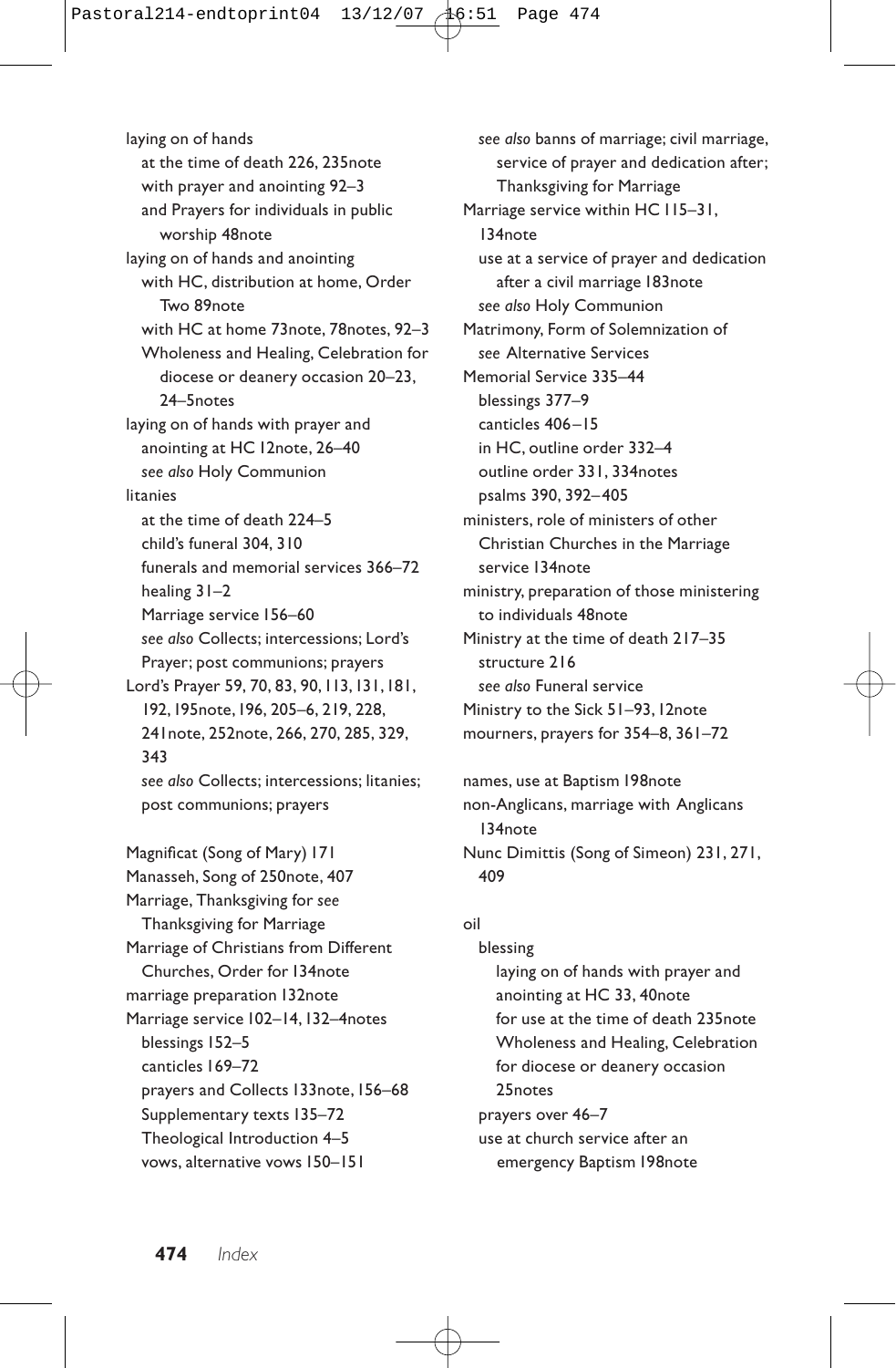Order for the Burial of a Child *see* Alternative Services Order for the Burial of the Dead *see* Alternative Services parents, responsibility for Baptism 198note Peace 23, 24note, 35, 56, 66, 282, 344 penitential prayers 18–19, 24note, 54, 64, 74, 78note, 81, 87–8,117–8,134note, 174–5 Funeral 240note, 261 Funeral in HC 277 with Kyrie eleison 348–9 laying on of hands with prayer and anointing at a celebration of HC 28 Memorial Service 339 Prayers for individuals in public worship and HC 48note psalms 452–60 Wholeness and Healing, Celebration for diocese or deanery occasion 18–19, 24note Pentecost, HC at home, seasonal materials 73note, 78note post communions 38, 61, 72, 75, 85, 91, 131, 286 *see also* Collects; intercessions; litanies; Lord's Prayer; prayers Prayer of Humble Access 60, 71, 84, 89 Prayer for Individuals in public worship 12note, 48–9 Prayer of Preparation 63, 80, 86,186 prayers Funeral service 264–7 Advent 250 After the Funeral 321 after a short life 358 after a sudden death 358 after a suicide 360 after a violent death 359 assurance and comfort 248 at the time of death 222, 224–5 Before the Funeral 238–9 burial of ashes 329–30

children 251, 302–3, 304–11 children of a bereaved family 310 Commendation 228–33 Committal, Funeral service within HC 288–9 death after a long illness 361 Dismissal at Funeral service 271–2 with the dying 346–7 Easter 250 families, immediately after a death 235 For those unable to be present at the Funeral 241note Funeral service within HC 280–1 gathering prayers 260, 276, 347–8 God's faithfulness 248 hope of heaven 249 Memorial Service 339–41 mothers, at a child's funeral 309 mourners 354–61 at a child's funeral 304–11 parents, at a child's funeral 309–11 psalm prayers 380–2 readiness to live in the light of eternity 362–5 stillborn children 310–11 thanksgivings for the departed 340–1, 351–4 unexpected death 251 Holy Baptism 242 prayers over the water at an emergency Baptism 195 for individuals in public worship 48–9notes Kyrie eleison, with penitential prayers 348–9 laying on of hands with prayer and anointing at a celebration of HC 31–2 Marriage 112–13,127–8,133note,156–68 calling of the banns 135 children, service of prayer and dedication after a civil marriage 179 children and families 167–8 companionship in marriage 164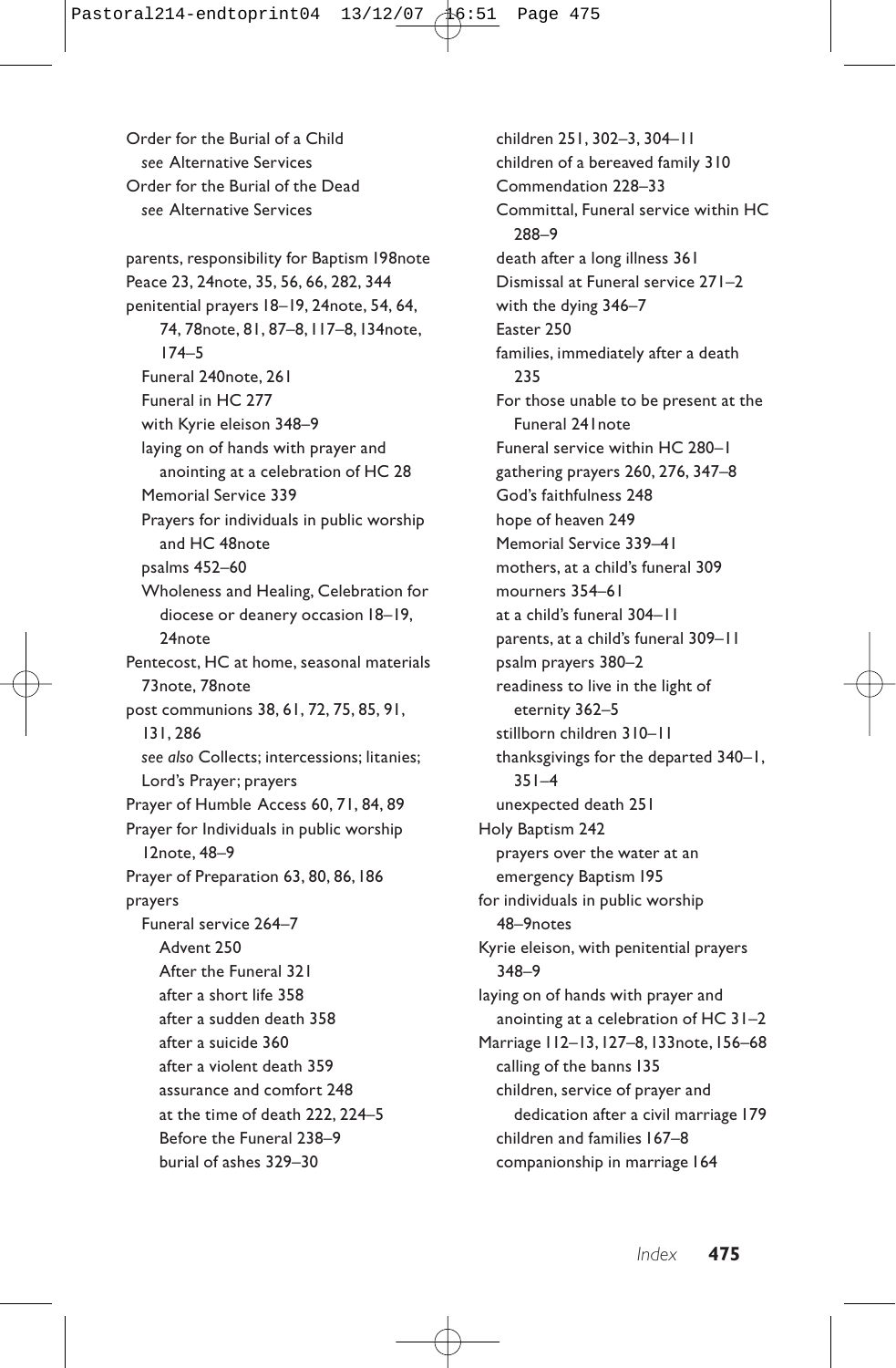dedication after a civil marriage 183note discipleship in marriage 162,166 faithfulness in marriage 165–6 families, service of prayer and dedication after a civil marriage 179–80 families and children 167–8 friends as support in marriage 168 Giving of Rings in Marriage service 151 grace in marriage 162,165 healing of memory 164 Holy Spirit in marriage 162 homes 161,167 love in marriage 163, 164 over wedding rings, in Thanksgiving for Marriage 189 service of prayer and dedication after a civil marriage 179–82 spiritual growth in marriage 161–3 thanksgivings 161 witness through marriage 163 protection and peace 94–9 for persons 95–9 for places 96 Thanksgiving for the Gift of a Child 205–6, 208–11, 212note brothers and sisters 210 children with special needs 211 children who are adopted 211 families 208–9, 212note fathers 208–9 grandparents 209 health workers 210 homes 208 mothers, after a difficult birth 210 parents 208–9, 211, 212note parents of a child who has been adopted 211 sisters and brothers 210 Wholeness and Healing, Celebration for diocese or deanery occasion 17–18

*see also* absolutions; Collects; intercessions; litanies; Lord's Prayer; post communions Prefaces Marriage service 119,136 Pastoral Introduction 102 Proper Prefaces Funeral service within HC 283–4 HC at home 36–8 Marriage service within HC 130 presidents laying on of hands with prayer and anointing at HC 40note role in Memorial Service 334note Wholeness and Healing, Celebration for diocese or deanery occasion 24notes psalms Funeral and Memorial Services 263, 291note, 390, 392–405 Marriage service 148–9 Marriage service within HC 122note, 126note Prayers for individuals in public worship and HC 48note penitential 452–60 as responsories, for protection and peace, for persons 98–9 service of prayer and dedication after a civil marriage 176note Wholeness and Healing, Celebration for diocese or deanery occasion 16 *see also* canticles

readings Funeral service 263, 291note, 383–91 After the Funeral 319–20, 322 at the time of death 223 Before the Funeral 237 burial of ashes 325–7 child's funeral 303 For those unable to be present at the Funeral 241note Memorial Service 336–7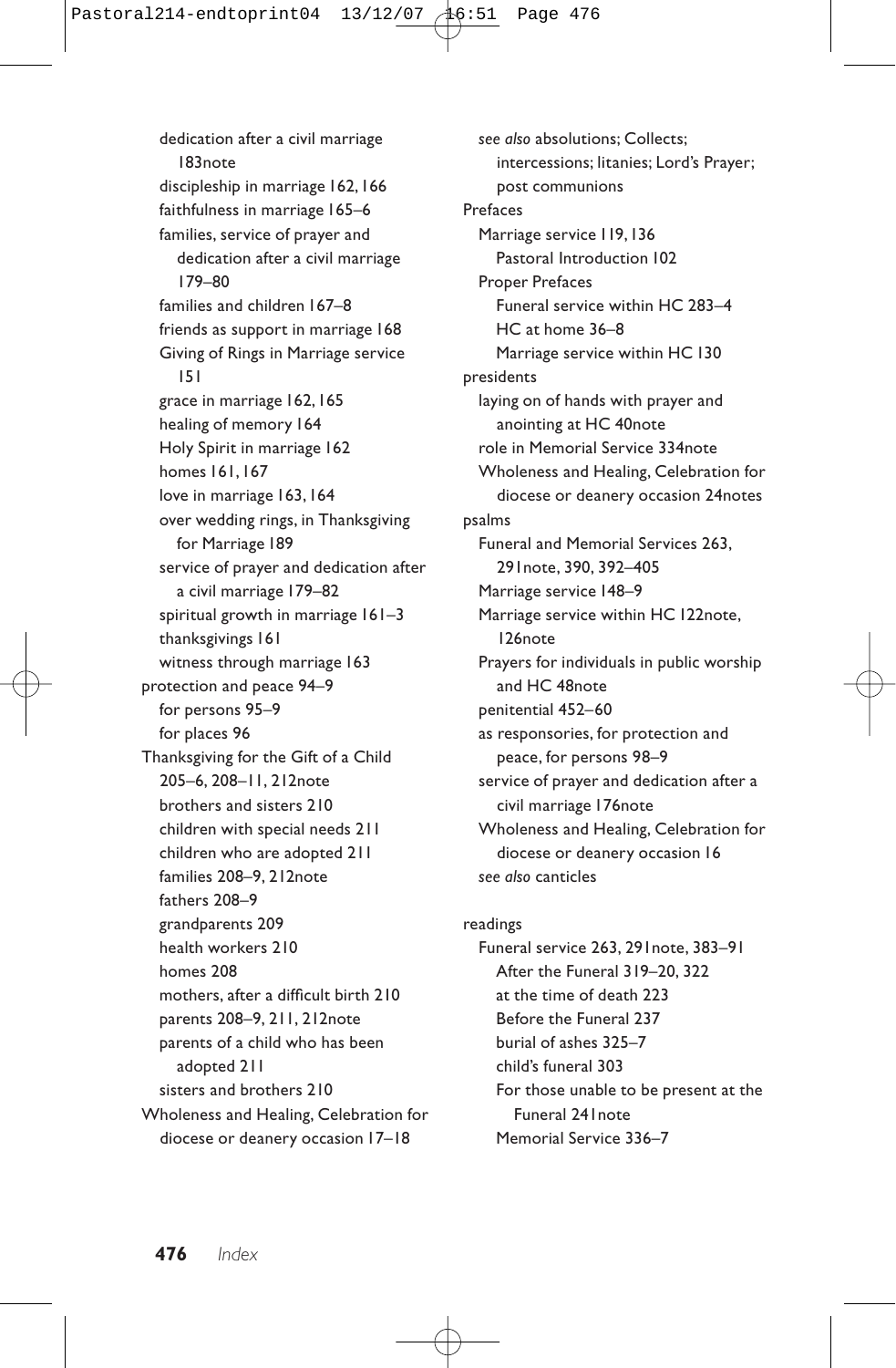receiving the coffin at church before the Funeral 242note, 245 Funeral service within HC 279 Holy Communion distribution at home Order One 82 Order Two 87 laying on of hands with prayer and anointing 30 Holy Communion for Wholeness and Healing 44–5 Order One (contemp.) 55 Order One (trad.) 65 Marriage service of prayer and dedication after a civil marriage 176 Thanksgiving for Marriage 187 Marriage service 107,122,132note, 137–47 Thanksgiving for the Gift of a Child 202, 207 Wholeness and Healing, Celebration for diocese or deanery occasion 16 *see also* scriptural sentences Redeemed, Song of 413 Redeemer, Song of 406 residential homes, HC, celebration and distribution 73note, 79note Righteous, Song of the 408 rings blessing for dedication after a civil marriage 183note Marriage in HC 124 in Marriage service 109 alternative prayer 151 prayers over service of prayer and dedication after a civil marriage 177 in Thanksgiving for Marriage 189

Sanctus 57, 67 scriptural sentences in Funerals 217–18, 243, 259, 275, 291note, 293–4, 324, 335note

*see also* readings seasonal materials, HC at home 73note, 78note Series One Services, *see* Alternative Services sermons 16, 30,107,122,132note,178note, 187, 202, 212note, 263, 279, 291note, 336 sick ministry to 51–99 *see also* Holy Communion at home silences,Wholeness and Healing, Celebration for diocese or deanery occasion 24note Simeon, Song of (Nunc Dimittis) 231, 271, 409 Solemnization of Matrimony, Form of *see* Alternative Services Solomon, Song of 169 songs *see* hymns stillbirths, funerals, theological note 316–17 Summary of the Law HC at home, Order Two 87 service of prayer and dedication after a civil marriage 174 Te Deum, Memorial Service 340 testimonies, Memorial Service 337note Thanksgiving for the Gift of a Child 200–12

Theological Introduction 5 *see also* children Thanksgiving for Marriage 186–93 *see also* Marriage service Theological Introduction 3–6 tributes to the dead in Funeral service 291note in Funeral service within HC 276note

unbaptized, funerals, theological note 316–17